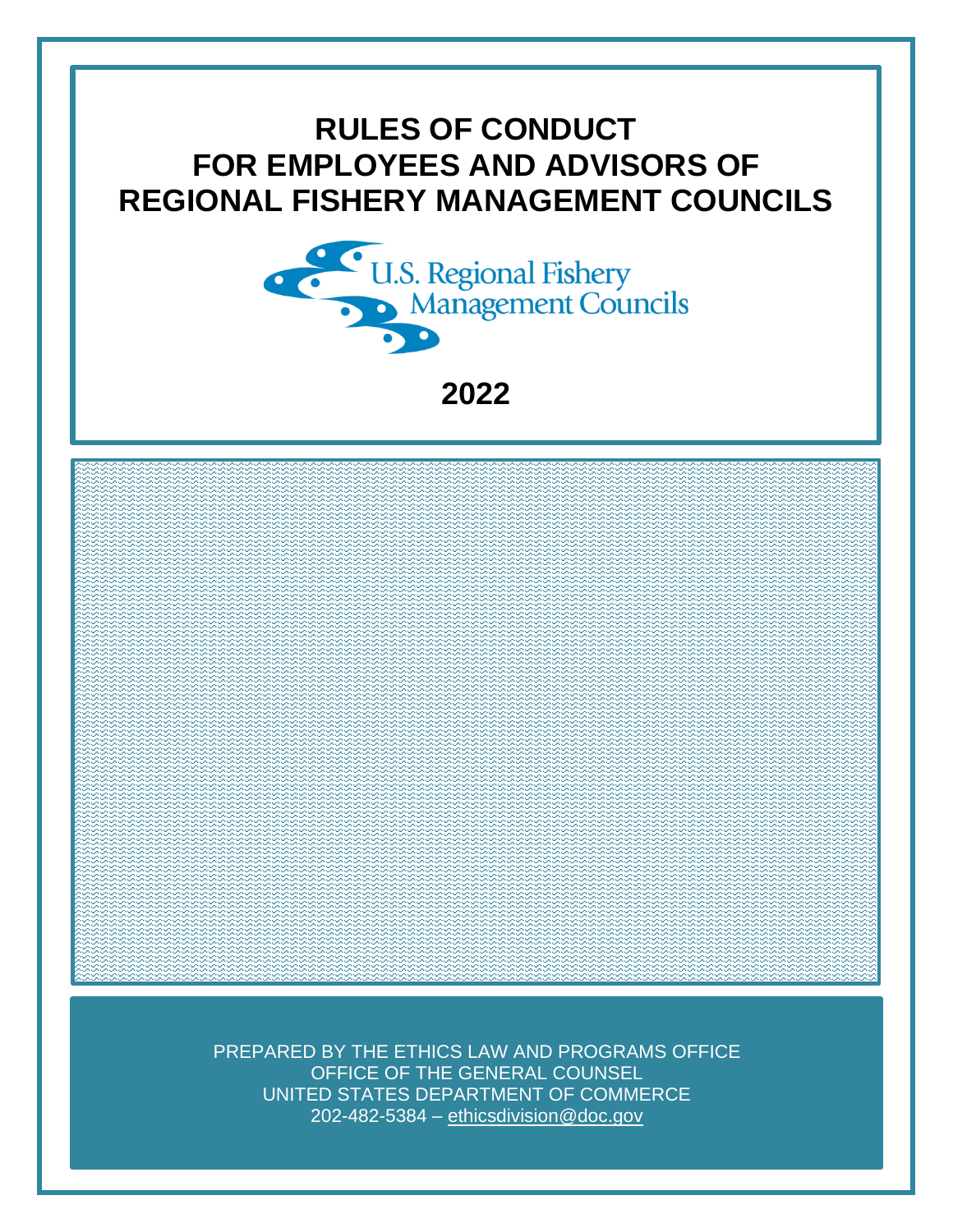# **RULES OF CONDUCT FOR EMPLOYEES OF FISHERY MANAGEMENT COUNCILS**

If you serve as an employee of a Regional Fishery Management Council, it is important that you maintain a high standard of conduct to ensure public confidence in the actions of the Council. You are considered a Federal employee for purposes of criminal conflict of interest statutes applicable to other United States Government employees. You are also subject to ethics regulations issued by the National Oceanic and Atmospheric Administration for all Regional Fishery Management Council employees. These statutory and regulatory conduct rules are summarized below.

# **FINANCIAL CONFLICTS OF INTERESTS**

## **Disqualification Requirement – Basic Rule**

As a Council employee, you are subject to the same conflict of interest statutes that apply to Federal employees. Under one of these statutes, 18 U.S.C. § 208, you may not participate on a matter as a Council employee that will affect your financial interests or the financial interests of your spouse, minor children, or general partners; or an organization in which you serve as an officer, director, trustee, general partner, or employee; or someone with whom you have an arrangement regarding future employment or are negotiating for employment, unless an exemption applies (as discussed below).

#### **Exemptions**

Because of regulatory exemptions, you are allowed to participate in a matter affecting your financial interests (or those of persons whose interests are attributed to you, as indicated above) if the interest is in the form of a security (stock or bond) that is publiclytraded on a United States exchange and:

- the value of your interests in all affected parties is \$15,000 or less; the value of your interests in a non-party regarding a particular matter involving specific parties that will affect the non-party is \$25,000 or less;
- the value of your interests in each affected company is \$25,000 or less and your interests in all affected companies is \$50,000 or less and the matter at issue is a broad policy matter (rather than a matter involving specific parties);
- the interest is held through a broadly-diversified mutual fund; or
- the interest is held through a mutual fund that focuses its investments in a specific industry sector or geographic sector and your interests in the fund (and in other sector-specific funds that focus investments in the same sector) are \$50,000 or less.

Note that disqualification requirements are different for you than they are for Council members. Council members can avoid a disqualification for interests in harvesting, processing, lobbying, advocacy, and marketing activities when reported on a Statement of Financial Interests (NOAA Form 88-195); Council employees may not.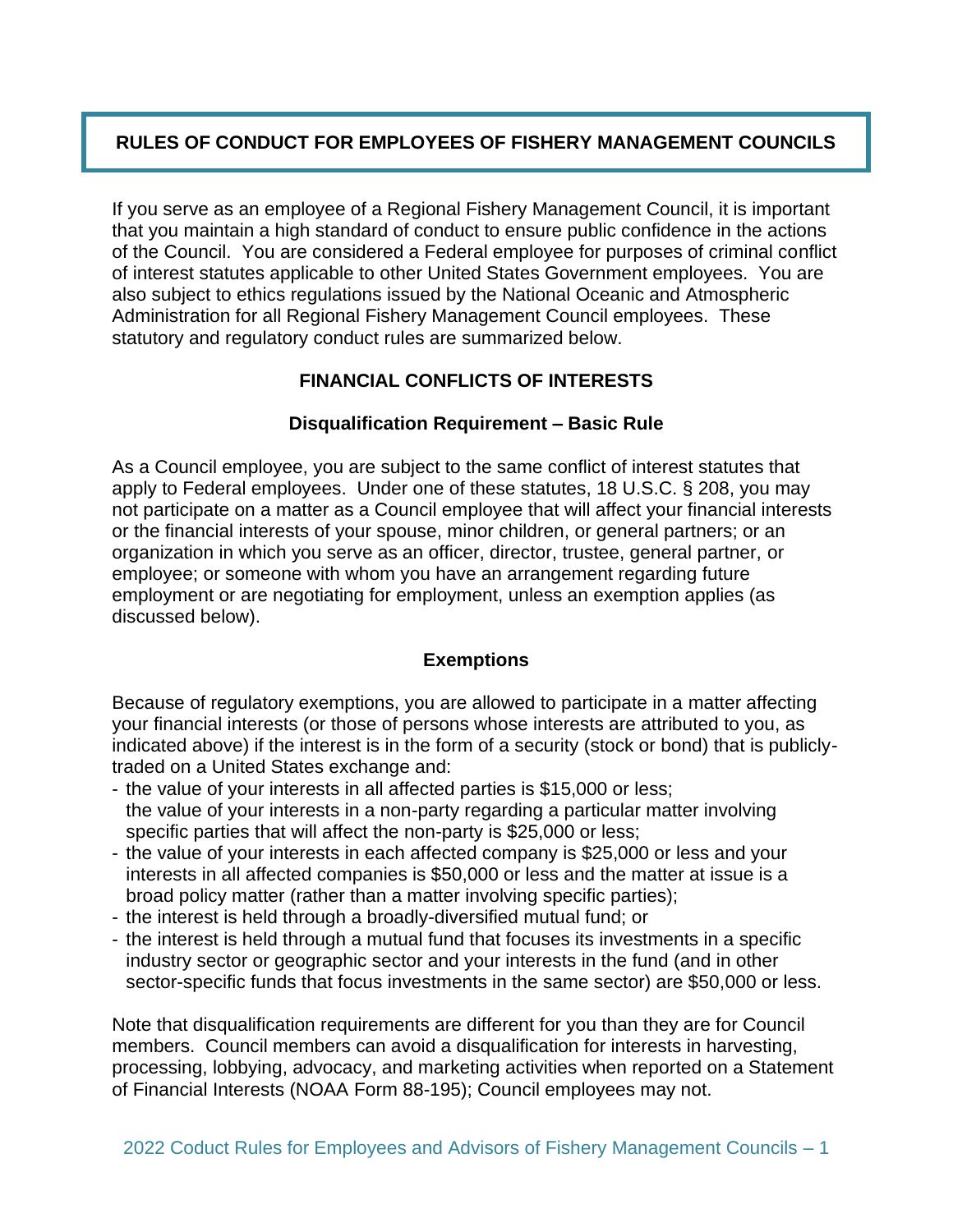## **Restrictions on Investments and Outside Employment**

Before making an investment or entering into an employment relationship outside the Council, you must consider whether it would interfere with your ability to perform your duties in light of the disqualification requirement relating to your financial and employment interests.

#### **Conflicting Investments and Financial Interests**

Under conduct regulations, you may not hold a direct or indirect financial interest that interferes with the fair and impartial conduct of your Council duties. For purposes of this restriction, a financial interest includes an employment interest. An indirect interest includes a financial interest of your spouse or minor child. If a financial interest will impose a disqualification on you that will prevent you from performing your Council duties, you may be required to divest the interest or end the employment. This is most likely to be the case if you have financial interests in commercial or recreational fishing companies or vessels that participate in matters under the jurisdiction of your Council, although minimal stock holding (totaling less than \$15,000) may not present such a problem.

## **BRIBES AND SIMILAR PAYMENTS**

You may not accept anything of monetary value in exchange for taking an action as a Council employee or failing to take an action as a Council employee, other than payments from the Council or the Federal Government in connection with your Council service. This restriction is based on the Federal criminal statute against bribery.

You also may not receive a payment or benefit for performing your Council duties from a source other than your Council or the Federal Government.

In addition, Council rules specify that you may not pay, offer, promise, solicit, or receive from any person, firm, or corporation a contribution of money or anything of value in consideration of support or the use of influence in obtaining for any person any appointive office, place, or employment under the Council.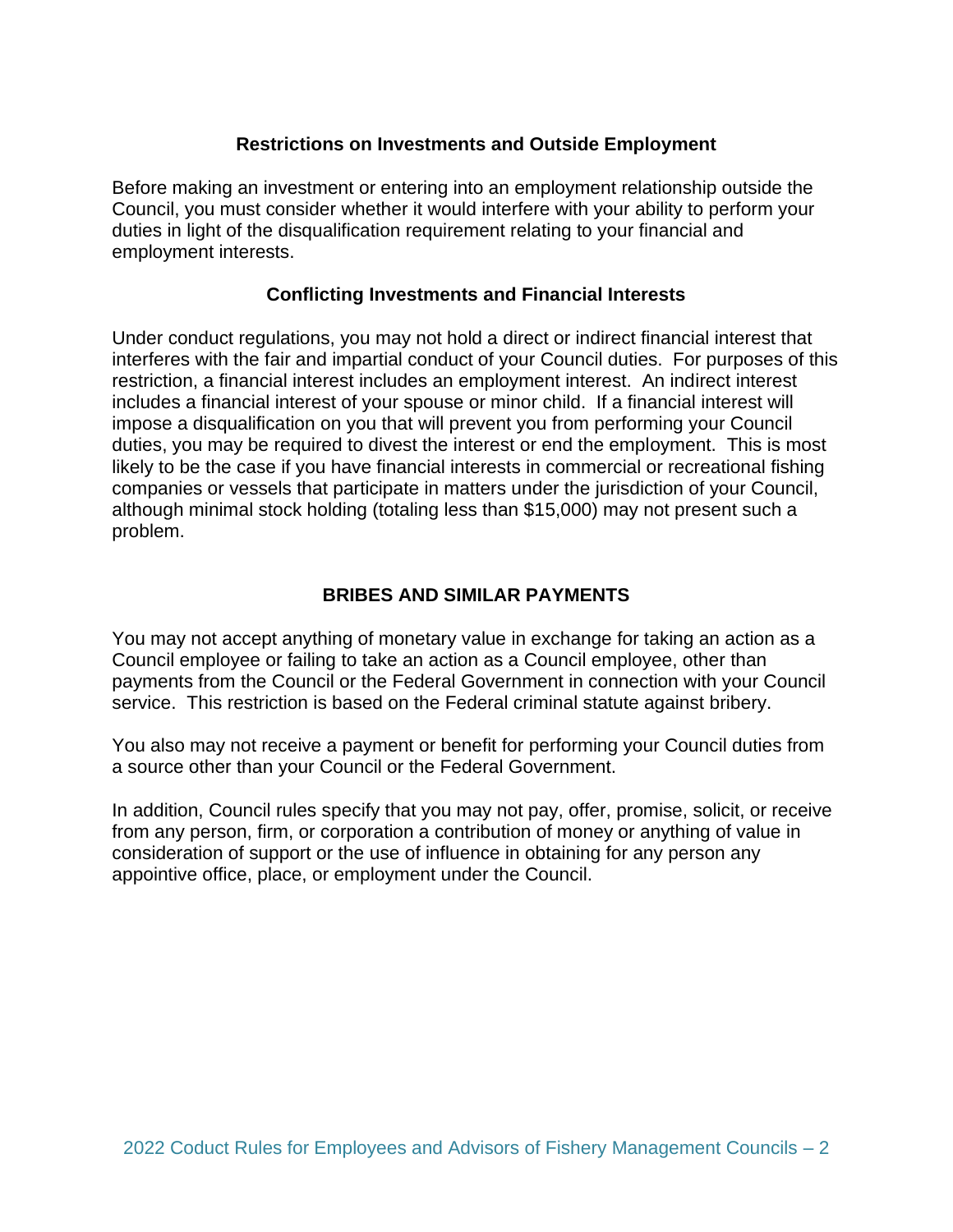# **CONTACTING THE FEDERAL GOVERNMENT ON BEHALF OF OTHERS**

#### **Basic Rule for Regular Council Employees regarding Contacting the Federal Government on Behalf of Others**

If you serve more than 130 days in a 365-day period as a Council employee, you may not serve as an agent or attorney before, or, if paid, otherwise contact on behalf of someone else, a Federal agency or Federal court (unless allowed under an exception, as explained below). This means that in most cases you may not try to influence Government action by contacting a Federal agency official or a Federal court official through a personal meeting, a telephone call, an email, or in writing, on behalf of someone other than yourself. You are also barred from receiving payments for representational activities by others (such as if you are in a partnership and part of the partnership distribution is based on representational activities before a Federal agency or Federal court).

## **Exceptions**

You may contact a Federal agency or Federal court official on behalf of:

- your parent, spouse, or child, or an estate or trust you administer, but only if you receive prior approval in advance from the official responsible for your appointment (in which case the Ethics Office of the Department of Commerce [\(ethicsdivision@doc.gov](mailto:ethicsdivision@doc.gov) or 202-482-5384) can prepare the necessary documents);
- a non-profit organization composed primarily of Federal employees (including Council employees) or their families, if you do not receive compensation for such service and if the matter does not involve a claim against the Government, a proceeding in which the organization is a party, or Government financial benefits to the organization; or
- a Council employee (or other Federal employee) in a personnel proceeding (if it is not inconsistent with your Council duties and if you do not receive payment for such services).

#### **Rule Applicable to Council Employees Who Serve for a Limited Period of Time regarding Contacting the Federal Government on Behalf of Others**

If you serve for 130 days or fewer during a 365-day period, you will be subject to fewer restrictions on contacting the Federal Government on behalf of others (and from receiving payment for the representational activities of others). The restriction will vary depending on the duration of your service.

## *Bars on Contacting a Federal Agency or Court on behalf of Others for Employees Serving Fewer than 130 Days*

If you serve for 61-130 days per 365-day period, you may not represent others before a Federal agency or Federal court in any matter involving specific parties if: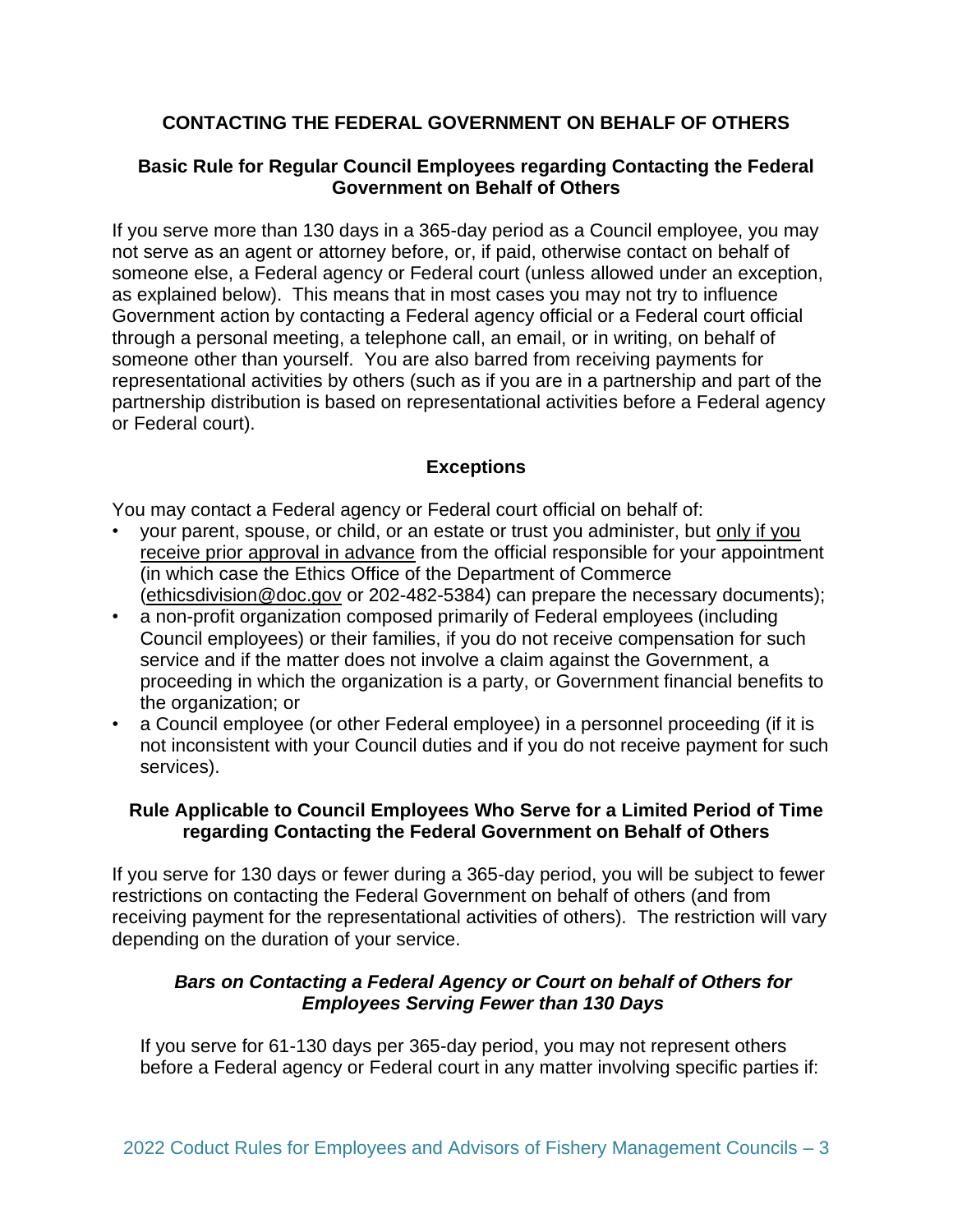- you participated personally and substantially in the matter as a Council employee or
- the matter is pending before your Council.

## *Bars on Contacting a Federal Agency or Court on behalf of Oethers for Employees Serving Fewer than 60 Days*

If you serve for 60 days or fewer per 365-day period, you may not represent others before a Federal agency or Federal court in any matter involving specific parties if you participated personally and substantially in the matter as a Council employee.

You also may not receive payments for such representational activities by others (such as if you are in a partnership and part of the partnership distribution is based on representational activities before a Federal agency or Federal court regarding a matter involving specific parties on which you participated or, if you served for 61- 130 days, that was pending before your Council).

# **MISUSE OF COUNCIL RESOURCES AND INFLUENCE**

Council resources, like all Government resources, may only be used for official Government activities. This applies to the use of supplies, equipment, staff time, and services, including long-distance telephone and fax services. You also have an affirmative duty to protect and preserve Council property.

You also must be careful not to disclose or use any nonpublic information that you learn in the course of your service with the Council, until such time as the Council or the Department of Commerce has authorized release of the information.

You also may not use your position as a Council employee, or any authority you have as a Council employee, for personal purposes. You may not refer to your Council position in the course of conducting private activities and you may not use your Council title on any personal correspondence or business cards used for non-Council activities, except that you may refer to your position as part of general biographical information.

# **RULES REGARDING POLITICAL ACTIVITIES AND AFFILIATION**

You may not use your official authority as a Council employee or any influence derived from your position with a Council for the purpose of interfering with, or affecting the result of, an election to, or a nomination for, any national, state, county, or municipal elective office.

You may not be deprived of employment, position, work, compensation, or benefits provided for, or made possible by, the Magnuson Act (the Act that established the Councils) on account of any political activity or lack of such activity in support of, or in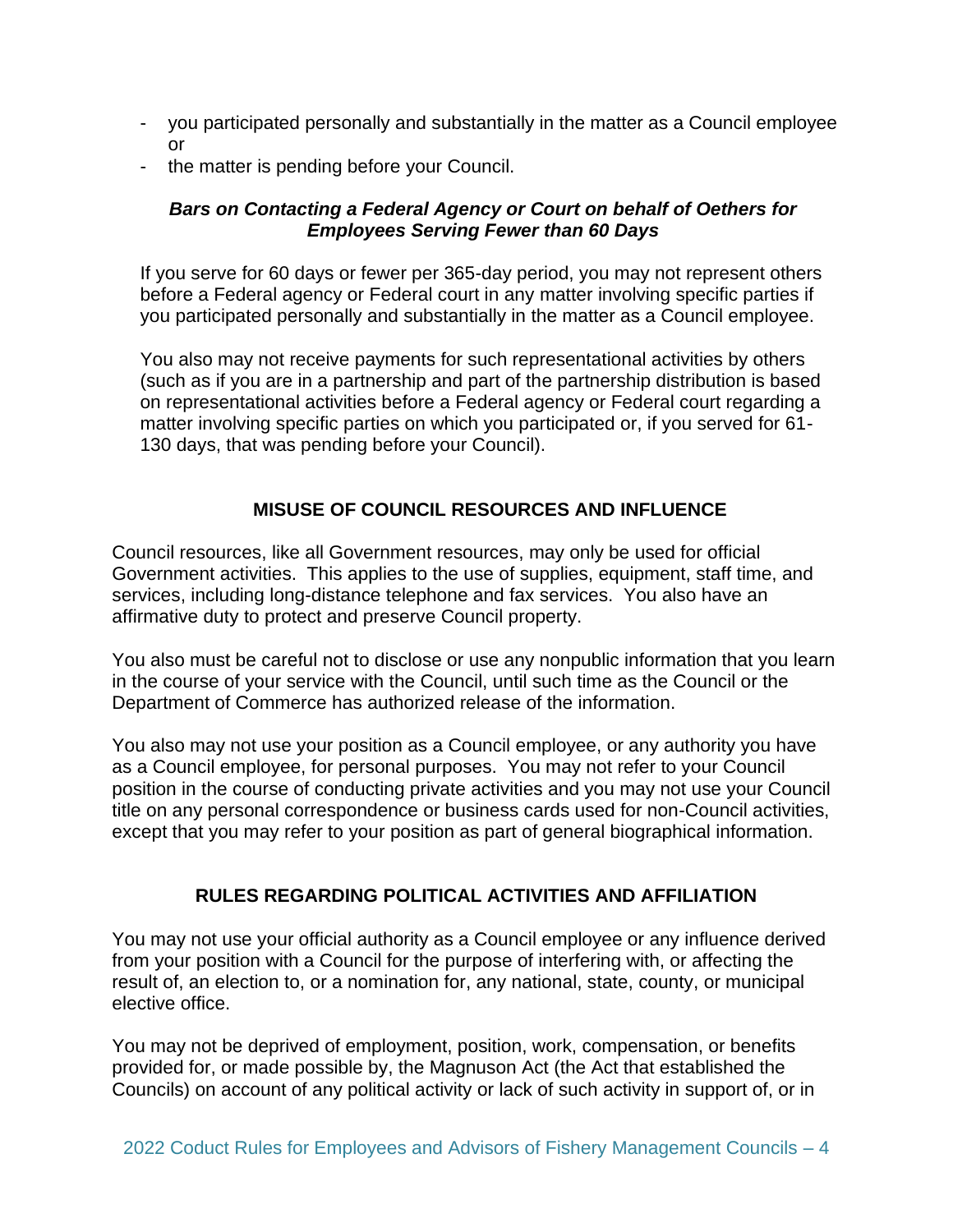opposition to, any candidate or any political party in any national, state, county, or municipal election, or on account of your political affiliation.

## **RULES THAT WILL APPLY AFTER LEAVING COUNCIL SERVICE**

There are a few restrictions that will apply to you after you end your service with a Fishery Management Council. These restrictions concern representing others before the Federal Government and disclosing nonpublic information.

## **Restriction on Contacting the Federal Government**

After you leave Council service, you may not represent others before any Federal agency or Federal court concerning a particular matter involving specific parties if you participated personally and substantially in the matter as a Council member. "Representing" someone includes any communication on behalf of someone other than yourself that is intended to influence Government action; it can be by a direct discussion, attendance at a meeting, a phone call, a letter, an email, or otherwise. Note that this is similar to the restriction on contacting the Federal Government that applies while you serve with the Council. You also may not for two years after leaving Council service represent others before any Federal agency or Federal court regarding a specific-party matter in which you did not personally participate but that was pending under your official responsibility during your service on the Council, such as if a subordinate of yours worked on the matter. In addition, any Council employee whose base salary is \$172,395 or more is barred for one year from representing anyone before the employee's Council for a one year period and from representing a foreign government (or a foreign political party) before any Branch of the U.S. Government for one year and from advising or assisting a foreign government (or foreign political party) on its dealings with the U.S. Government for a period of one year.

#### **Nonpublic Information**

You will continue to be restricted after leaving Council service from disclosing or using nonpublic information you obtained through your Council service if the information is protected by statute, until its release has been authorized by the Council or the Department of Commerce.

# **GENERAL CONDUCT RULES**

In addition to the above rules, Council conduct regulations provide that you may not engage in criminal, infamous, dishonest, notoriously immoral, or disgraceful conduct.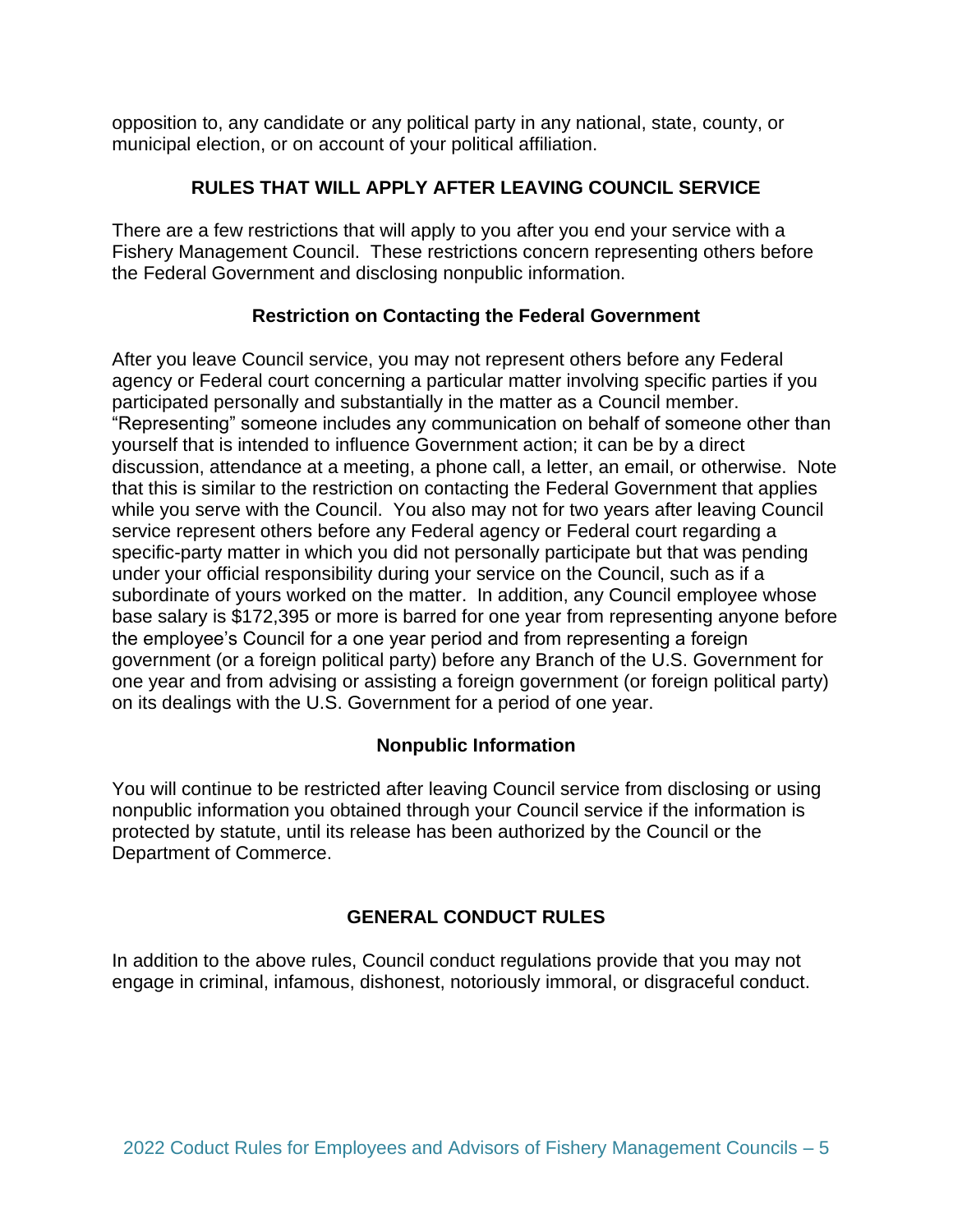## **RULES OF CONDUCT FOR ADVISORS, PANEL MEMBERS, AND OTHERS WHO WORK WITH A FISHERY MANAGEMENT COUNCIL**

If you serve on a committee or panel of a Regional Fishery Management Council, or if you provide services under contract to a Fishery Management Council, you are not considered a Federal employee or a Council employee for purposes of the statutes and regulations on ethical conduct. However, to ensure public confidence in the Fishery Management Council system and Government actions regarding regulation and conservation of fishery resources, it is important that you maintain a high standard of conduct.

# **MISUSE OF GOVERNMENT RESOURCES**

Council resources, like other Government resources, may only be used for official authorized Government activities. This includes the use of:

- Council equipment (including computers and copying machines),
- Council supplies (including Council stationery),
- Council services, and
- the time of Council personnel.

If you are working in a Council office, you should be careful to preserve Council property. If you are entitled to reimbursement from the Council or the Department of Commerce for certain expenditures, such as travel costs, you must ensure that all charges you claim are legally authorized.

# **MISUSE OF COUNCIL INFORMATION**

You may not use information you obtain as part of your work with a Fishery Management Council for personal activities and you may not disseminate the information to persons outside the Council, unless authorized by the Council or the Department of Commerce. Restricted information includes:

- nonpublic fisheries data,
- proprietary information,
- nonpublic economic or scientific analyses,
- private personnel information,
- source selection and other nonpublic procurement information, and
- other nonpublic information.

Improper use or release may result in criminal charges (such as for misuse of national security information) or civil liability (such as for misuse of trade secrets).